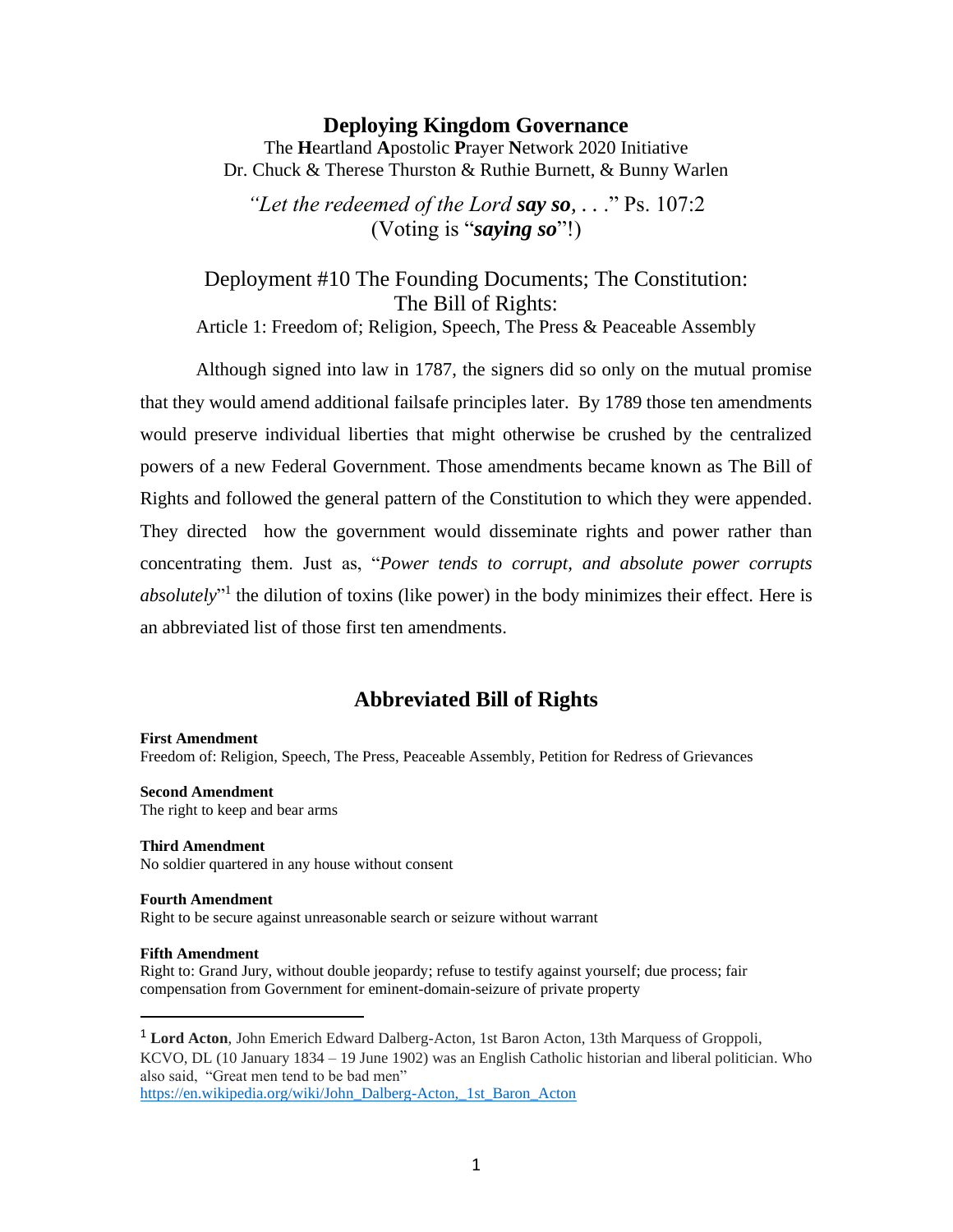**Sixth Amendment** Right to a speedy public trial by a local jury

**Seventh Amendment** Right to a trial by jury once, no double jeopardy

**Eighth Amendment**

Right to be free from excessive bail, fines, or cruel and unusual punishment.

**Ninth Amendment** Rights not enumerated in the Constitution retained by the people

#### **10th Amendment**

Right to powers not otherwise delegated by the Constitution retained by the people

The 6<sup>th</sup> & 7<sup>th</sup> Amendments are similar, as are the 9<sup>th</sup> & 10<sup>th</sup>; so there are really only 8 limits on government to memorize. But it is actually even simpler than that. Just as the largest quantity of the key ingredients on any soup can are listed first so the very heart of the Bill of Rights is listed first.

### **The First Amendment<sup>2</sup>**

*Congress shall make no law respecting an establishment of religion, or prohibiting the free exercise thereof; or abridging the freedom of speech, or of the press; or the right of the people peaceably to assemble, and to petition the Government for a redress of grievances.*

The rights secured by this most central amendment aim to "*secure the blessings of liberty*" more certainly than any other of the founding documents. It harkens back to the three key rights in the Declaration of Independence granted by our Creator:

"*We hold these truths to be self-evident, that all men are created equal, that they are endowed by their Creator with certain unalienable Rights, that among these are Life, Liberty and the pursuit of Happiness*."

The American Revolution was not a rebellion, but rather an appeal to Heaven and the First Amendment was an endowment by our Creator. He granted us the protections of

<sup>2</sup> <https://www.prageru.com/video/do-you-understand-the-first-amendment/>

Prager U Do You Understand the First Amendment?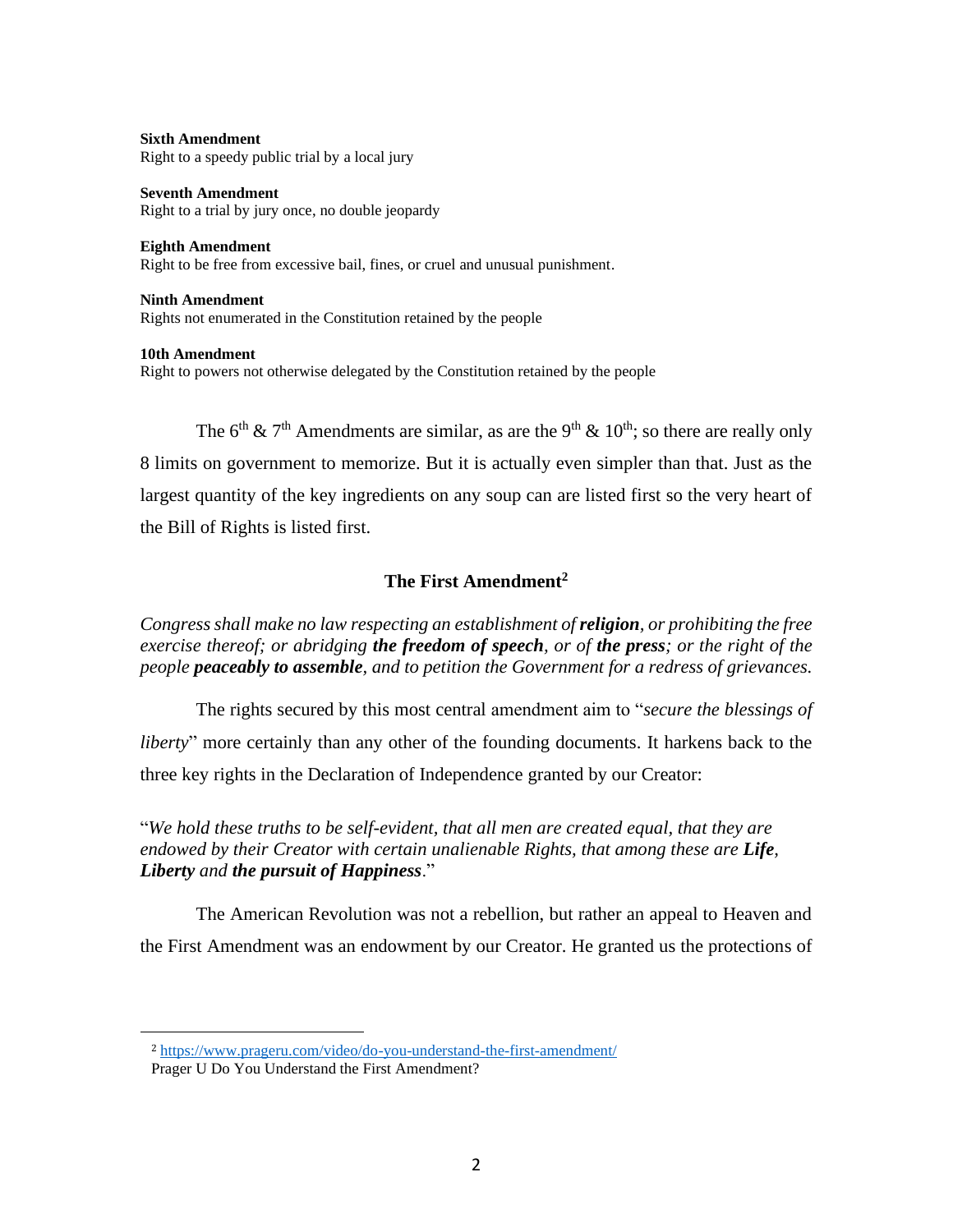our right and ability to worship Him. It actually all started with King Henry VIII in  $16<sup>th</sup>$ Century England<sup>3</sup>.

Upset that the Pope would not sanction his divorce in order to make another girlfriend Henry's new wife, the King divorced the Catholic Church instead. The First Act of Supremacy confirmed him by statute as the Supreme Head of the Church of England in 1536 ending any authority from Rome.

At about the same time as Henry The Eighth's dating games the whole world was transformed by three revolutionary developments: The Reformation, the Guttenberg Printing Press, and the Geneva Bible in English, each contributing to a literate citizenry. These educated worshippers of the Living God thwarted the King's authoritarian Anglican Nanny-State. Not happy with the liberties taken by the Protestants in their new-found Biblical freedom, a series of persecutions forced the Protestants to flee to Switzerland and Holland and thence to The New World over the next three centuries.

Then a singular evil in Scotland drove out the Scotts-Irish after the Battle of Culloden, on April 16, 1746. Bonnie Prince Charley, lead the clans of Scotland into a massacre by William, Duke of Cumberland, wiping out the clans, silencing their pipes and stripping them of their Tartans. Prince William Augustus, Duke of Cumberland, was known as Billy the Bold for his command at Culloden. He was the  $3<sup>rd</sup>$  & youngest son of King George II of England, and shipped off the flowering youth of the Scottish rebel forces into indentured slavery in the New World. "Billie's Boys", as they were called, had been transformed into Bible-Reading Christian believers by the Spirit of the First Great Awakening under the inspired preaching of George Whitfield beginning at Cambuslang not four years earlier. Those "Hill Billies" settled the Appalachian frontier over the next 20 years yearning for liberty, enemies of King George and worshiping God in their newfound Biblical cultures. That brings us to 1776, and the rest is history. . . and why we have been protected and blessed by the Founder's faith in God they imbedded in our constitution.

The rights, blessing of liberty and freedom to worship endowed to us by our Creator God did not include any rights to: Looting, Arson, Rioting, Rebellion, Blasphemy, Rape,

<sup>3</sup> This whirlwind tour of history from Dr. Chuck's Five Minute University History Course was inspired by SNL's Father Guido Sarducci's Five Minute University <https://youtu.be/kO8x8eoU3L4>